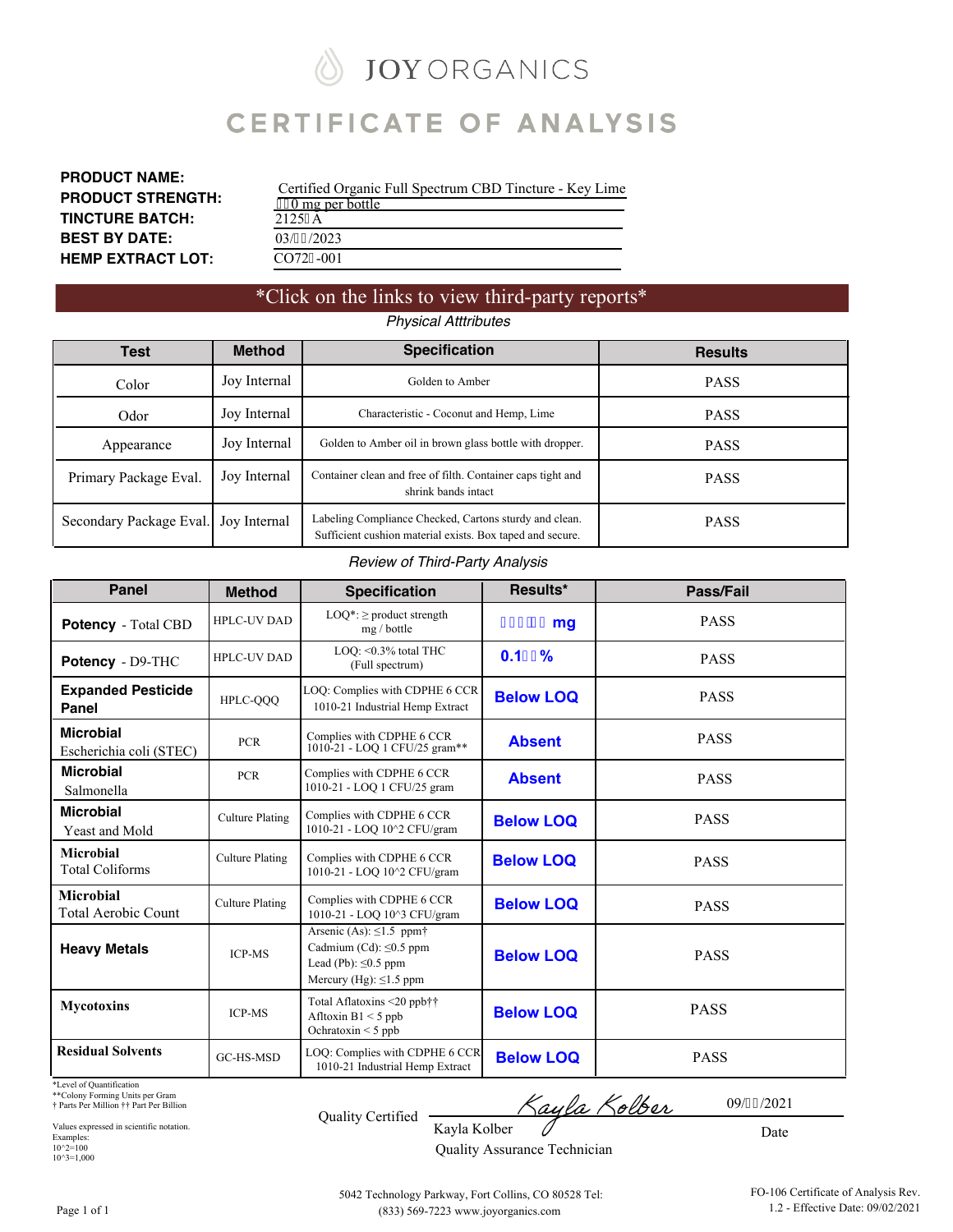<span id="page-1-0"></span>

| Batch ID or Lot Number: | Test:                                                                                      | Reported:                          |                    |
|-------------------------|--------------------------------------------------------------------------------------------|------------------------------------|--------------------|
| C0727-001               | <b>Potency</b>                                                                             | 8/17/21                            |                    |
| Matrix:                 | Test ID:                                                                                   | Started:                           | USDA License:      |
| Solution                | T000155479                                                                                 | 8/12/21                            | N/A                |
| Status:<br>N/A          | Method:<br>TM14 (HPLC-DAD): Potency -<br>Standard Cannabinoid Analysis<br>(Colorado Panel) | Received:<br>08/05/2021 @ 12:37 PM | Sampler ID:<br>N/A |

### CANNABINOID PROFILE

| Compound                                     | LOD (mg/mL) | LOQ (mg/mL) | Result (mg/mL) | Result (mg/g) |                        |
|----------------------------------------------|-------------|-------------|----------------|---------------|------------------------|
| Delta 9-Tetrahydrocannabinolic acid (THCA-A) | 0.132       | 0.438       | ND.            | <b>ND</b>     | <b>Notes</b>           |
| Delta 9-Tetrahydrocannabinol (Delta 9THC)    | 0.149       | 0.494       | 0.970          | 1.03          | Density = $0.945$ g/mL |
| Cannabidiolic acid (CBDA)                    | 0.220       | 0.524       | <b>ND</b>      | <b>ND</b>     |                        |
| Cannabidiol (CBD)                            | 0.214       | 0.511       | 32.121         | 33.99         |                        |
| Delta 8-Tetrahydrocannabinol (Delta 8THC)    | 0.164       | 0.544       | <b>ND</b>      | <b>ND</b>     |                        |
| Cannabinolic Acid (CBNA)                     | 0.094       | 0.312       | <b>ND</b>      | <b>ND</b>     |                        |
| Cannabinol (CBN)                             | 0.043       | 0.143       | $0.098*$       | $0.1*$        |                        |
| Cannabigerolic acid (CBGA)                   | 0.138       | 0.457       | <b>ND</b>      | <b>ND</b>     |                        |
| Cannabigerol (CBG)                           | 0.033       | 0.109       | 2.561          | 2.71          |                        |
| Tetrahydrocannabivarinic Acid (THCVA)        | 0.116       | 0.386       | <b>ND</b>      | <b>ND</b>     |                        |
| Tetrahydrocannabivarin (THCV)                | 0.030       | 0.099       | <b>ND</b>      | <b>ND</b>     |                        |
| Cannabidivarinic Acid (CBDVA)                | 0.092       | 0.218       | <b>ND</b>      | <b>ND</b>     |                        |
| Cannabidivarin (CBDV)                        | 0.051       | 0.121       | 0.183          | 0.19          |                        |
| Cannabichromenic Acid (CBCA)                 | 0.053       | 0.176       | <b>ND</b>      | <b>ND</b>     |                        |
| Cannabichromene (CBC)                        | 0.058       | 0.192       | <b>ND</b>      | <b>ND</b>     |                        |
| <b>Total Cannabinoids</b>                    |             |             | 35.933         | 38.02         |                        |
| Total Potential THC**                        |             |             | 0.970          | 1.03          |                        |

Total Potential THC\*\* Total Potential CBD\*\*

Damiel Werstenson

Daniel Weidensaul 17-Aug-2021 01:50 PM

of Bül

32.121 33.99

Taylor Brevik 17-Aug-21 1:56 PM

PREPARED BY / DATE APPROVED BY / DATE

#### **Definitions**

% = % (w/w) = Percent (Weight of Analyte / Weight of Product)

\* Indicates a value below the Limit of Quantitiation (LOQ) and above the Limit of Detection (LOD).

\*\* Total Potential THC/CBD is calculated using the following formulas to take into account the loss of a carboxyl group during

 decarboxylation step. Total THC = THC + (THCa  $*(0.877)$ ) and

Total CBD = CBD + (CBDa \*(0.877))

Total Cannabinoids result reflects the absolute sum of all cannabinoids detected.

ND = None Detected (Defined by Dynamic Range of the method)

*Testing results are based solely upon the sample submitted to Botanacor Laboratories, LLC, in the condition it was received. Botanacor Laboratories, LLC warrants that all analytical work is conducted professionally in accordance with all applicable standard laboratory practices using validated methods. Data was generated using an unbroken chain of comparison to NIST traceable Reference Standards and Certified Reference Materials. This report may not be reproduced, except in full, without the written approval of Botanacor Laboratories, LLC.* Certificate #4329.02



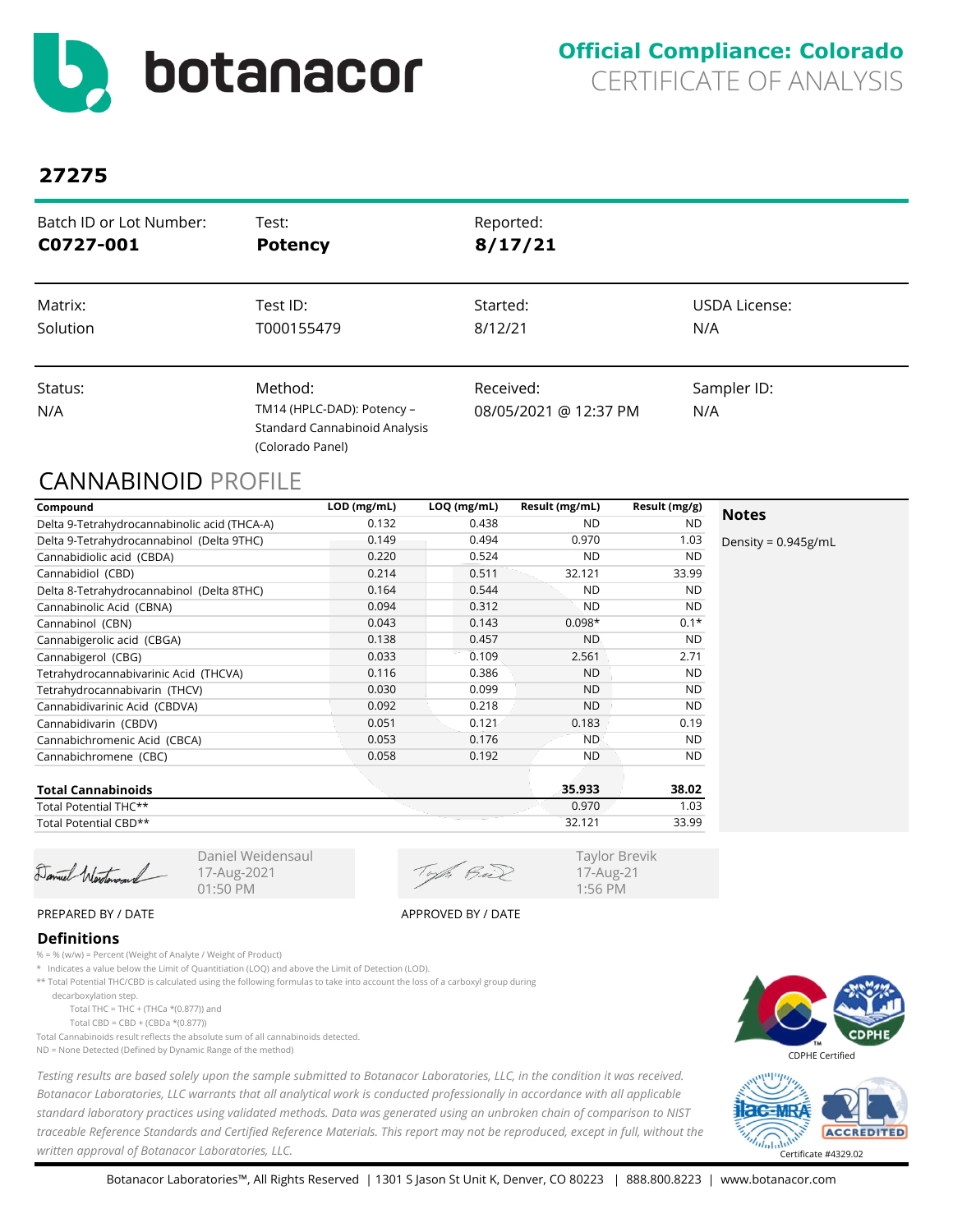<span id="page-2-0"></span>

| Batch ID or Lot Number: | Test:                  | Reported:             |               |
|-------------------------|------------------------|-----------------------|---------------|
| C0727-001               | <b>Pesticides</b>      | 8/11/21               |               |
| Matrix:                 | Test ID:               | Started:              | USDA License: |
| Concentrate             | T000155480             | 8/10/21               | N/A           |
| Status:                 | Method:                | Received:             | Sampler ID:   |
| N/A                     | TM17(LC-QQQ LC MS/MS): | 08/05/2021 @ 12:37 PM | N/A           |

### PESTICIDE DETERMINATION

| Compound            | LOQ (ppm) | Result (ppm) | Compound           | LOQ (ppm) | Result (ppm) | Compound             | LOQ (ppm) | Result (ppm) |
|---------------------|-----------|--------------|--------------------|-----------|--------------|----------------------|-----------|--------------|
| Acephate            | 54        | <b>ND</b>    | Fenoxycarb         | 54        | <b>ND</b>    | Paclobutrazol        | 54        | <b>ND</b>    |
| Acetamiprid         | 54        | <b>ND</b>    | <b>Fipronil</b>    | 54        | <b>ND</b>    | Permethrin           | 324       | <b>ND</b>    |
| Avermectin          | 324       | <b>ND</b>    | <b>Flonicamid</b>  | 54        | <b>ND</b>    | <b>Phosmet</b>       | 54        | <b>ND</b>    |
| Azoxystrobin        | 54        | <b>ND</b>    | <b>Fludioxonil</b> | 324       | <b>ND</b>    | <b>Prophos</b>       | 324       | <b>ND</b>    |
| <b>Bifenazate</b>   | 54        | <b>ND</b>    | Hexythiazox        | 54        | <b>ND</b>    | Propoxur             | 54        | <b>ND</b>    |
| <b>Boscalid</b>     | 54        | <b>ND</b>    | <b>Imazalil</b>    | 324       | <b>ND</b>    | Pyridaben            | 324       | <b>ND</b>    |
| Carbaryl            | 54        | <b>ND</b>    | Imidacloprid       | 54        | <b>ND</b>    | Spinosad A           | 54        | <b>ND</b>    |
| Carbofuran          | 54        | <b>ND</b>    | Kresoxim-methyl    | 150       | <b>ND</b>    | Spinosad D           | 324       | <b>ND</b>    |
| Chlorantraniliprole | 54        | <b>ND</b>    | <b>Malathion</b>   | 324       | <b>ND</b>    | <b>Spiromesifen</b>  | 324       | <b>ND</b>    |
| <b>Chlorpyrifos</b> | 500       | <b>ND</b>    | Metalaxyl          | 54        | <b>ND</b>    | Spirotetramat        | 324       | <b>ND</b>    |
| Clofentezine        | 324       | <b>ND</b>    | Methiocarb         | 54        | <b>ND</b>    | <b>Spiroxamine 1</b> | 54        | <b>ND</b>    |
| <b>Diazinon</b>     | 324       | <b>ND</b>    | Methomyl           | 54        | <b>ND</b>    | <b>Spiroxamine 2</b> | 54        | <b>ND</b>    |
| <b>Dichlorvos</b>   | 324       | <b>ND</b>    | <b>MGK 2641</b>    | 324       | <b>ND</b>    | Tebuconazole         | 324       | <b>ND</b>    |
| <b>Dimethoate</b>   | 54        | <b>ND</b>    | <b>MGK 264 2</b>   | 324       | <b>ND</b>    | <b>Thiacloprid</b>   | 54        | <b>ND</b>    |
| E-Fenpyroximate     | 324       | <b>ND</b>    | Myclobutanil       | 54        | <b>ND</b>    | Thiamethoxam         | 54        | ND.          |
| <b>Etofenprox</b>   | 54        | <b>ND</b>    | <b>Naled</b>       | 54        | <b>ND</b>    | Trifloxystrobin      | 54        | ND           |
| Etoxazole           | 324       | <b>ND</b>    | Oxamyl             | 1500      | <b>ND</b>    |                      |           |              |

Taylor Brevik Sam Smith Toph Bail 8/11/2021 Gamantha Smort 8/11/2021 4:08:00 PM 4:11:00 PMPREPARED BY / DATE APPROVED BY / DATE

**Definitions** LOQ = Limit of Quantification ppb = Parts per Billion

*Testing results are based solely upon the sample submitted to Botanacor Laboratories, LLC, in the condition it was received. Botanacor Laboratories, LLC warrants that all analytical work is conducted professionally in accordance with all applicable standard laboratory practices using validated methods. Data was generated using an unbroken chain of comparison to NIST traceable Reference Standards and Certified Reference Materials. This report may not be reproduced, except in full, without the written approval of Botanacor Laboratories, LLC.* 

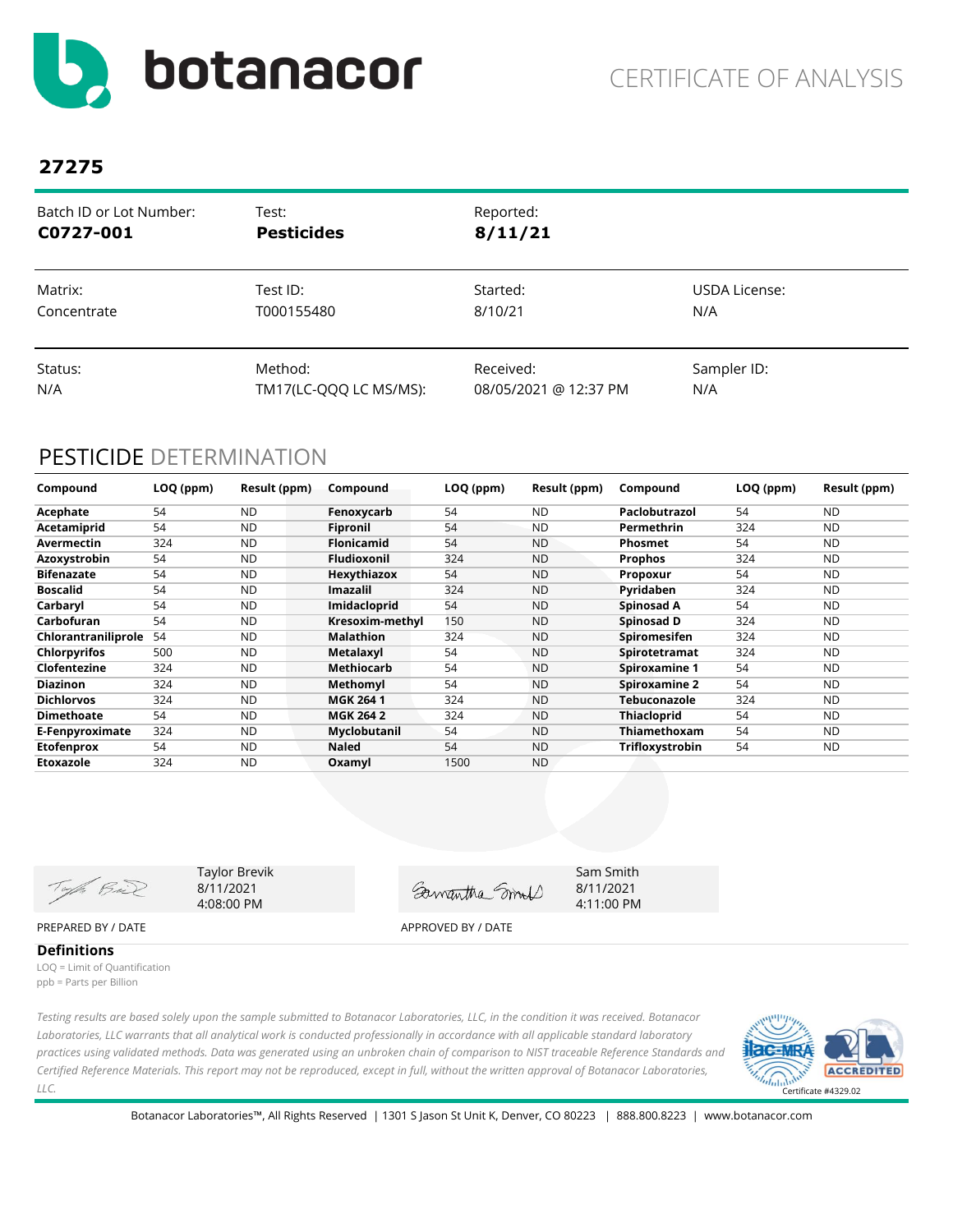<span id="page-3-0"></span>

### **OFTKL900**

| Batch ID or Lot Number:<br>21253A  | Test:<br><b>Microbial</b><br><b>Contaminants</b>                                              | Reported:<br>9/17/21               |                      |
|------------------------------------|-----------------------------------------------------------------------------------------------|------------------------------------|----------------------|
| Matrix:<br><b>Finished Product</b> | Test ID:<br>T000162986                                                                        | Started:<br>9/14/21                | USDA License:<br>N/A |
| Status:<br>N/A                     | Methods:<br>$TM25$ (qPCR)<br>TM24, TM26, TM27(Culture Plating):<br>Microbial (Colorado Panel) | Received:<br>09/13/2021 @ 01:14 PM | Sampler ID:<br>N/A   |

### MICROBIAL CONTAMINANTS DETERMINATION

| Contaminant           | Method                 | <b>LOD</b> | <b>LLOO</b> | <b>ULOO</b>    | Result        | <b>Notes</b>                                  |
|-----------------------|------------------------|------------|-------------|----------------|---------------|-----------------------------------------------|
| Total Aerobic Count*  | TM-26, Culture Plating | 10^2 CFU/g | 10^3 CFU/g  | 1.5x10^5 CFU/g | None Detected | Free from visual mold,<br>mildew, and foreign |
| Total Coliforms*      | TM-27, Culture Plating | 10^2 CFU/g | 10^2 CFU/g  | 1.5x10^4 CFU/g | None Detected | matter                                        |
| Total Yeast and Mold* | TM-24, Culture Plating | 10^2 CFU/g | 10^2 CFU/g  | 1.5x10^4 CFU/g | None Detected |                                               |
| E. coli (STEC)        | <b>TM-25, PCR</b>      | 1 CFU/25 g | <b>NA</b>   | <b>NA</b>      | Absent        |                                               |
| Salmonella            | <b>TM-25, PCR</b>      | 1 CFU/25 g | <b>NA</b>   | <b>NA</b>      | Absent        |                                               |

or agen-Am

Jackson Osaghae-Nosa 9/17/2021 11:01:00 AM

APPROVED BY / DATE

Tori King 9/17/2021 3:54:00 PM

PREPARED BY / DATE

#### **Definitions**

LOD = Limit of Detection | LLOQ = Lower Limit of Quantitation | ULOQ = Upper Limit of Quantitation

CFU/g = Colony Forming Units per Gram | STEC = Shiga Toxin-Producing *E. coli*

\* Values recorded in scientific notation, a common microbial practice of expressing numbers that are too large to be conveniently written in decimal form.

*Testing results are based solely upon the sample submitted to Botanacor Laboratories, LLC, in the condition it was received. Botanacor*  Laboratories, LLC warrants that all analytical work is conducted professionally in accordance with all applicable standard laboratory practices *using validated methods. Data was generated using an unbroken chain of comparison to NIST traceable Reference Standards and Certified Reference Materials. This report may not be reproduced, except in full, without the written approval of Botanacor Laboratories, LLC.* 

*Examples: 10^2 = 100 CFU 10^3 = 1,000 CFU 10^4 = 10,000 CFU 10^5 = 100,000 CFU*



CDPHE Certified

**ACCREDITED**  $d_{\rm nln}$ Certificate #4329.02

Botanacor Laboratories™, All Rights Reserved | 1301 S Jason St Unit K, Denver, CO 80223 | 888.800.8223 | www.botanacor.com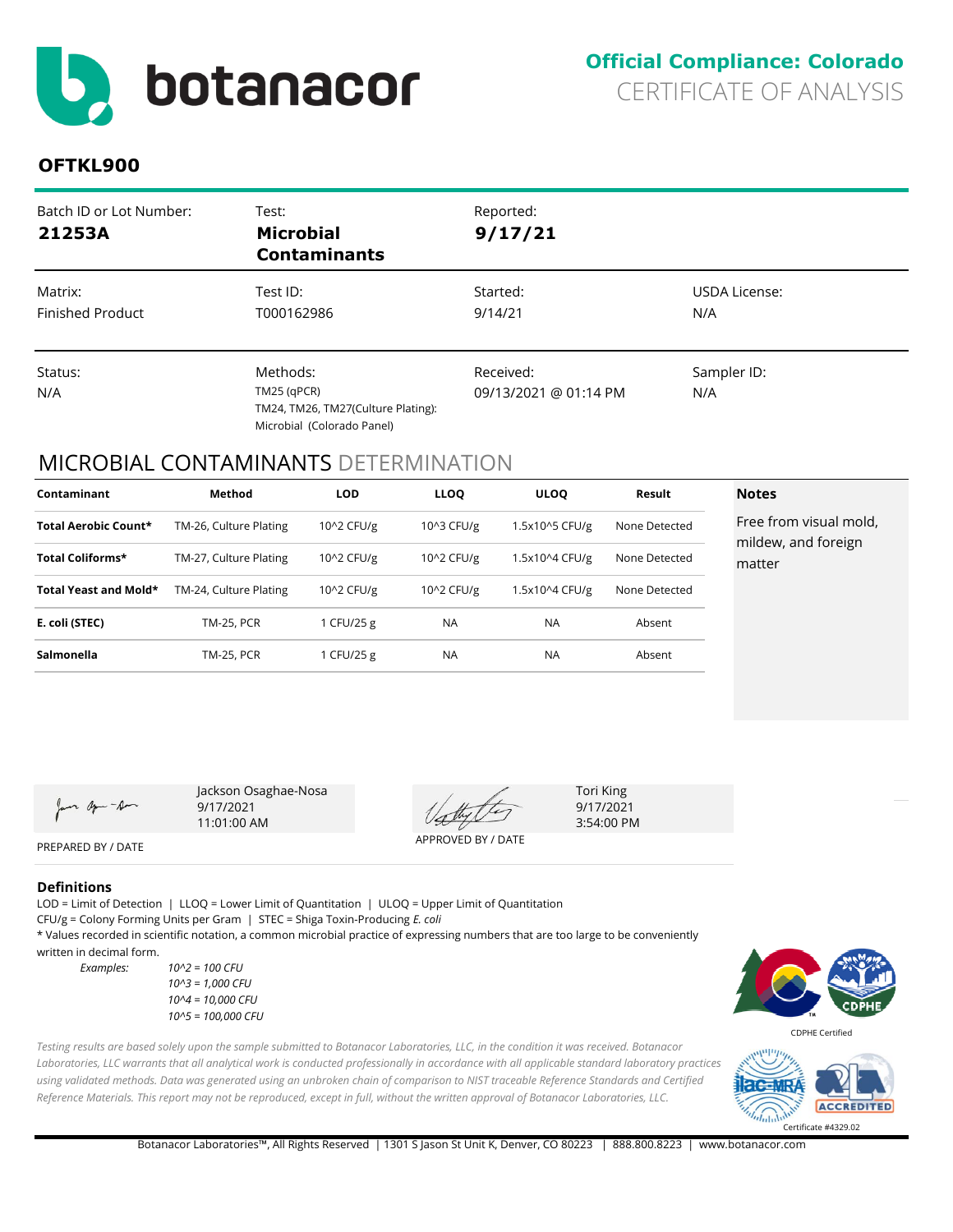<span id="page-4-0"></span>

| Batch ID or Lot Number: | Test:                                                                                 | Reported: |                    |
|-------------------------|---------------------------------------------------------------------------------------|-----------|--------------------|
| C0727-001               | <b>Residual Solvents</b>                                                              | 8/12/21   |                    |
| Matrix:                 | Test ID:                                                                              | Started:  | USDA License:      |
| N/A                     | T000155483                                                                            | 8/11/21   | N/A                |
| Status:<br>N/A          | Methods:<br>TM04 (GC-MS): Residual Solvents 08/05/2021 @ 12:37 PM<br>(Colorado Panel) | Received: | Sampler ID:<br>N/A |

### RESIDUAL SOLVENTS DETERMINATION

| Solvent                                 | <b>Dynamic Range (ppm)</b> | <b>Result (ppm)</b> | <b>Notes</b> |
|-----------------------------------------|----------------------------|---------------------|--------------|
| Propane                                 | 79 - 1585                  | *ND                 |              |
| <b>Butanes</b><br>(Isobutane, n-Butane) | 149 - 2976                 | *ND                 |              |
| Methanol                                | $55 - 1102$                | *ND                 |              |
| Pentane                                 | $81 - 1628$                | *ND                 |              |
| Ethanol                                 | 87 - 1740                  | *ND                 |              |
| Acetone                                 | 90 - 1792                  | *ND                 |              |
| <b>Isopropyl Alcohol</b>                | 99 - 1978                  | *ND                 |              |
| Hexane                                  | $6 - 110$                  | *ND                 |              |
| <b>Ethyl Acetate</b>                    | $91 - 1819$                | *ND                 |              |
| Benzene                                 | $0 - 4$                    | *ND                 |              |
| <b>Heptanes</b>                         | 86 - 1728                  | *ND                 |              |
| <b>Toluene</b>                          | 16 - 329                   | *ND                 |              |
| <b>Xylenes</b>                          | 121 - 2429                 | *ND                 |              |
| (m,p,o-Xylenes)                         |                            |                     |              |

Winternheimer

Karen Winternheimer 12-Aug-21 3:07 PM

Hyan Heus

Ryan Weems 12-Aug-21 3:09 PM

PREPARED BY / DATE APPROVED BY / DATE

#### **Definitions**

\* ND = None Detected (Defined by Dynamic Range of the method)



CDPHE Certified



*and Certified Reference Materials. This report may not be reproduced, except in full, without the written approval of Botanacor Laboratories, LLC.* 

*Testing results are based solely upon the sample submitted to Botanacor Laboratories, LLC, in the condition it was received. Botanacor Laboratories, LLC warrants that all analytical work is conducted professionally in accordance with all applicable standard laboratory practices using validated methods. Data was generated using an unbroken chain of comparison to NIST traceable Reference Standards*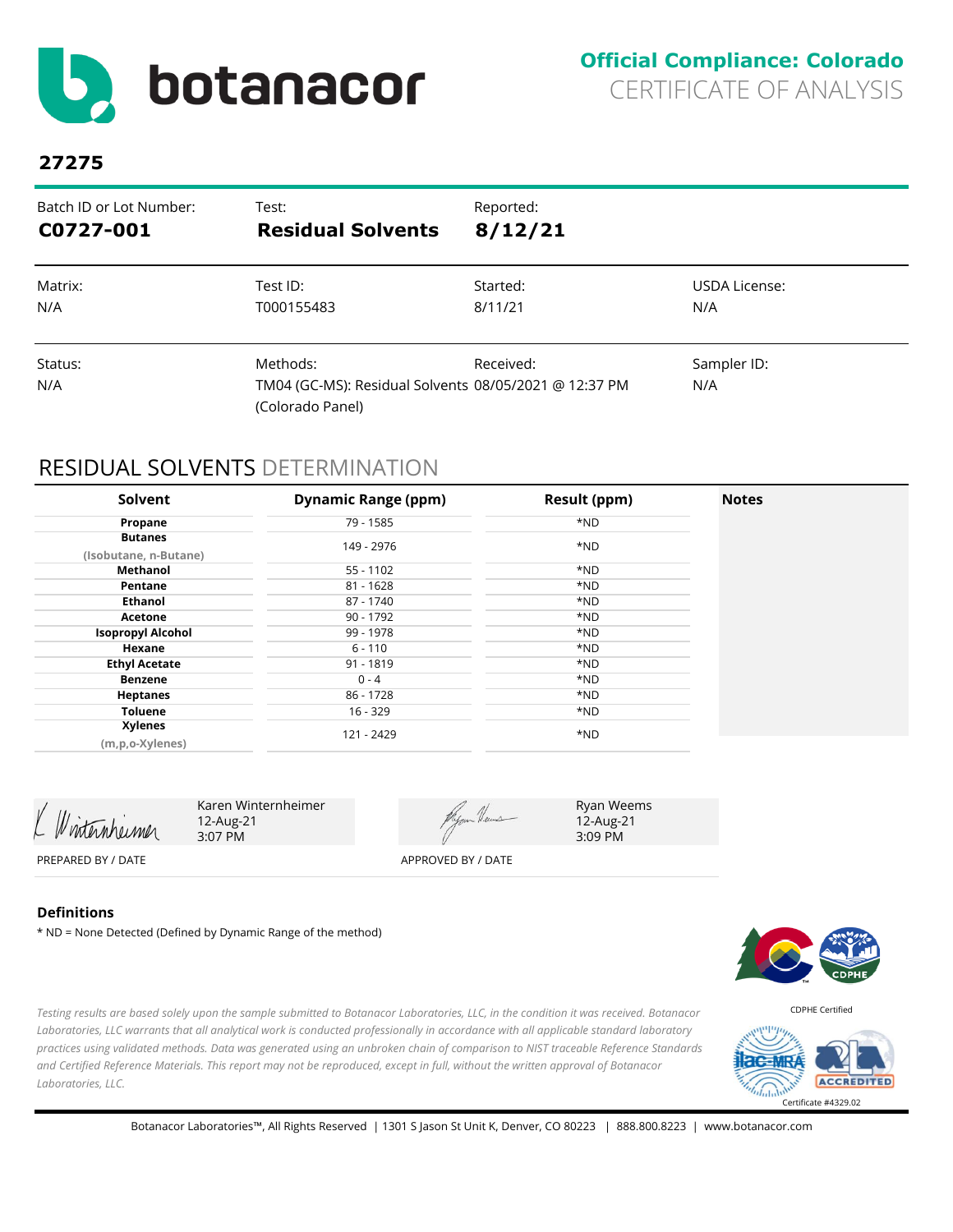<span id="page-5-0"></span>

### **Official Compliance: Colorado** CERTIFICATE OF ANALYSIS

## **27275**

| Batch ID or Lot Number:<br>C0727-001 | Test:<br><b>Mycotoxins</b>                                                                                | Reported:<br>8/12/21 | Location:<br>1250 S Capital of Texas Highway, B<br>West Lake Hills, TX 78746-6446 | uildin |
|--------------------------------------|-----------------------------------------------------------------------------------------------------------|----------------------|-----------------------------------------------------------------------------------|--------|
| Matrix:<br>Concentrate               | Test ID:<br>T000155484                                                                                    | Started:<br>8/11/21  | USDA License:<br>N/A                                                              |        |
| Status:<br>N/A                       | Method:<br>Received:<br>TM18 (UHPLC-QQQ LCMS/MS):<br>08/05/2021 @ 12:37 PM<br>Mycotoxins (Colorado Panel) |                      | Sampler ID:<br>N/A                                                                |        |

### MYCOTOXIN DETERMINATION



### **Definitions**

ND = None Detected (Defined by Dynamic Range of the method)

*Testing results are based solely upon the sample submitted to Botanacor Laboratories, LLC, in the condition it was received. Botanacor Laboratories, LLC warrants that all analytical work is conducted professionally in accordance with all applicable standard laboratory practices using validated methods. Data was generated using an unbroken chain of comparison to NIST traceable Reference Standards and Certified Reference Materials. This report may not be reproduced, except in full, without the written approval of Botanacor Laboratories, LLC.* 



CDPHE Certified